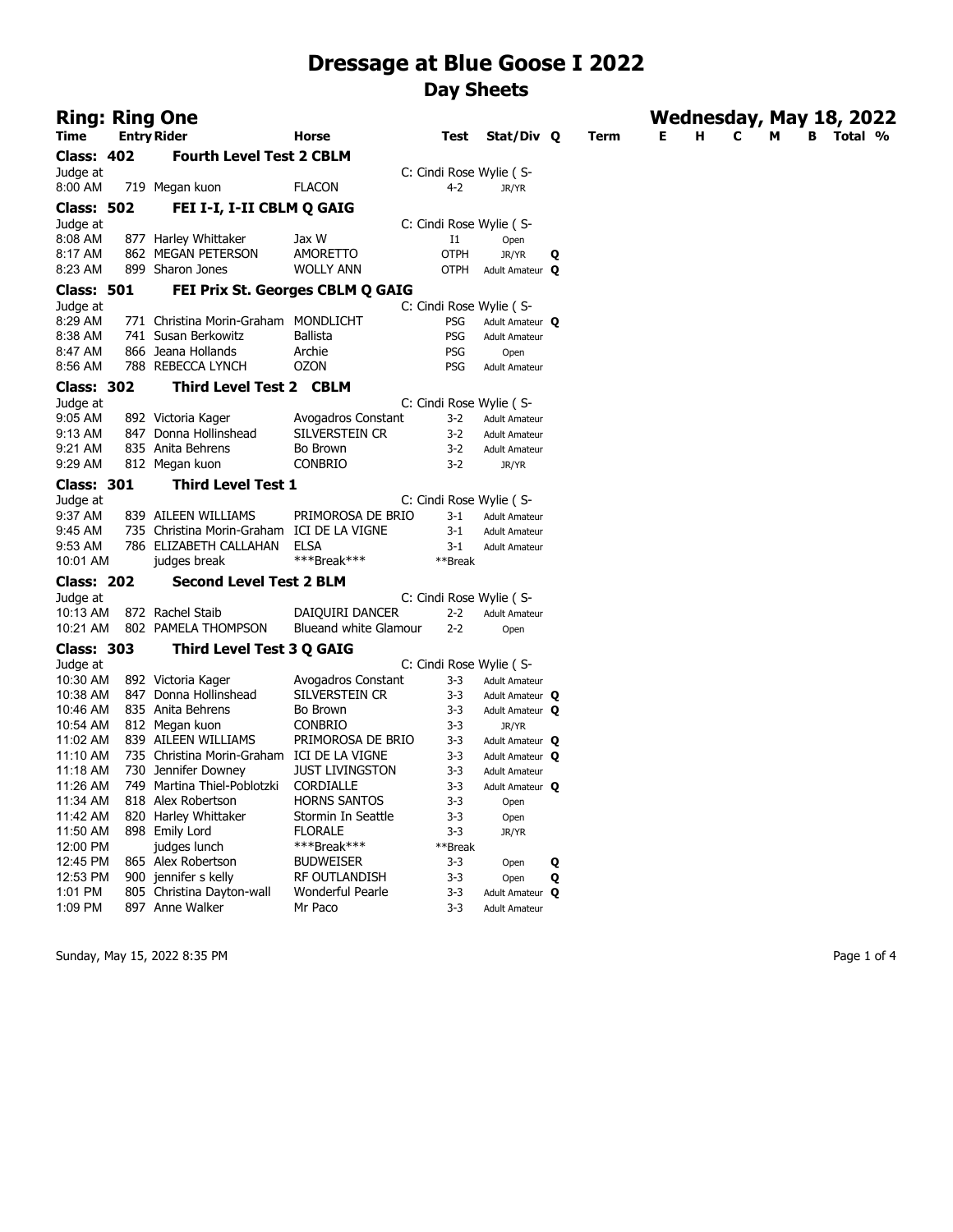|                   | Ring: Ring One                        |                                               |                          |                      |   |      |   |   |   | Wednesday, May 18, 2022 |         |
|-------------------|---------------------------------------|-----------------------------------------------|--------------------------|----------------------|---|------|---|---|---|-------------------------|---------|
| Time              | <b>Entry Rider</b>                    | Horse                                         | Test                     | Stat/Div 0           |   | Term | Е | н | c | В<br>м                  | Total % |
| Class: 450.1      | <b>USEF TOC</b>                       |                                               |                          |                      |   |      |   |   |   |                         |         |
| Judge at          |                                       |                                               | C: Cindi Rose Wylie (S-  |                      |   |      |   |   |   |                         |         |
| 1:17 PM           | 759 CAROL LIPPA                       | <b>WORLD PLAYER</b>                           | $2 - 3$                  | <b>Adult Amateur</b> |   |      |   |   |   |                         |         |
| <b>Class: 102</b> | <b>First Level Test 2 CBLM</b>        |                                               |                          |                      |   |      |   |   |   |                         |         |
| Judge at          |                                       |                                               | C: Cindi Rose Wylie (S-  |                      |   |      |   |   |   |                         |         |
| 1:25 PM           | 765 LEAH SWARR                        | MY SHAE SHED                                  | $1 - 2$                  | <b>Adult Amateur</b> |   |      |   |   |   |                         |         |
| 1:32 PM           | 804 TAYLOR LEIGH ALLEN                | RH INDEPENDENCE                               | $1 - 2$                  | JR/YR                |   |      |   |   |   |                         |         |
| 1:40 PM           | 807 Alix James                        | Handsome                                      | $1 - 2$                  | <b>Adult Amateur</b> |   |      |   |   |   |                         |         |
| 1:47 PM           | 797 LISA Leana                        | Gangster Of Love                              | $1 - 2$                  | <b>Adult Amateur</b> |   |      |   |   |   |                         |         |
| <b>Class: 401</b> | <b>Fourth Level Test 1</b>            |                                               |                          |                      |   |      |   |   |   |                         |         |
| Judge at          |                                       |                                               | C: Cindi Rose Wylie (S-  |                      |   |      |   |   |   |                         |         |
| 1:55 PM           | 885 Monica Pandya                     | <b>VIROTE</b>                                 | 4-1                      | <b>Adult Amateur</b> |   |      |   |   |   |                         |         |
| 2:03 PM           | 900 jennifer s kelly                  | RF OUTLANDISH                                 | 4-1                      | Open                 |   |      |   |   |   |                         |         |
| 2:11 PM           | 805 Christina Dayton-wall             | Wonderful Pearle                              | $4 - 1$                  | <b>Adult Amateur</b> |   |      |   |   |   |                         |         |
| 2:19 PM           | 897 Anne Walker                       | Mr Paco                                       | $4 - 1$                  | <b>Adult Amateur</b> |   |      |   |   |   |                         |         |
| <b>Class: 702</b> | <b>USDF Musical FreestyleTOC</b>      |                                               | <b>BLM QGAIG</b>         |                      |   |      |   |   |   |                         |         |
| Judge at          |                                       |                                               | C: Cindi Rose Wylie (S-  |                      |   |      |   |   |   |                         |         |
| 2:27 PM           | 836 Aneesa Romans                     | <b>KASARAH</b>                                | OTPH                     | <b>Adult Amateur</b> |   |      |   |   |   |                         |         |
| Class: 002        | <b>Training Level Test 2 CBLM</b>     |                                               |                          |                      |   |      |   |   |   |                         |         |
| Judge at          |                                       |                                               | C: Cindi Rose Wylie (S-  |                      |   |      |   |   |   |                         |         |
| 2:33 PM           | 754 TAYLOR LEIGH ALLEN                | HS KHOZMIK                                    | $T-2$                    | JR/YR                |   |      |   |   |   |                         |         |
| 2:40 PM           | 738 AMANDA GRAHAM                     | L.A. BALTIC SILVER                            | $T-2$                    | <b>Adult Amateur</b> |   |      |   |   |   |                         |         |
| 2:48 PM           | 826 JODI VAN SPRANG                   | <b>FOLLYHILLS KESTREL</b>                     | $T-2$                    | Open                 |   |      |   |   |   |                         |         |
| 2:55 PM           | 853 KAREN MONKS-REILLY DON DEIVAS     |                                               | T-2                      | Open                 |   |      |   |   |   |                         |         |
| Class: 003.1      | <b>Training Level Test 3 ADD Back</b> |                                               |                          |                      |   |      |   |   |   |                         |         |
| Judge at          |                                       |                                               | C: Cindi Rose Wylie (S-  |                      |   |      |   |   |   |                         |         |
| 3:03 PM           | 754 TAYLOR LEIGH ALLEN                | <b>HS KHOZMIK</b>                             | T-3                      | JR/YR                | Q |      |   |   |   |                         |         |
| <b>Class: 802</b> |                                       | <b>Dressage Seat Equitation Adult Amateur</b> |                          |                      |   |      |   |   |   |                         |         |
| Judge at          |                                       |                                               | C: Cindi Rose Wylie (S-  |                      |   |      |   |   |   |                         |         |
| 3:10 PM           | 836 Aneesa Romans                     | KASARAH                                       | DSE                      | <b>Adult Amateur</b> |   |      |   |   |   |                         |         |
| 3:15 PM           | Judges Break                          | ***Break***                                   | **Break                  |                      |   |      |   |   |   |                         |         |
| Class: 001        | <b>Training Level Test 1</b>          |                                               |                          |                      |   |      |   |   |   |                         |         |
| Judge at          |                                       |                                               | C: Cindi Rose Wylie (S-  |                      |   |      |   |   |   |                         |         |
| 3:27 PM           | 738 AMANDA GRAHAM                     | L.A. BALTIC SILVER                            | $T-1$                    | <b>Adult Amateur</b> |   |      |   |   |   |                         |         |
| 3:34 PM           | 826 JODI VAN SPRANG                   | <b>FOLLYHILLS KESTREL</b>                     | $T-1$                    | Open                 |   |      |   |   |   |                         |         |
| 3:41 PM           | 829 ERIC KODISH                       | Vivid Sapphire                                | $T-1$                    | <b>Adult Amateur</b> |   |      |   |   |   |                         |         |
| 3:48 PM           | 874 jennifer s kelly                  | jks Outa TIme                                 | $T-1$                    | Open                 |   |      |   |   |   |                         |         |
| <b>Class: 003</b> | <b>Training Level Test 3 Q GAIG</b>   |                                               |                          |                      |   |      |   |   |   |                         |         |
| Judge at          |                                       |                                               | C: Cindi Rose Wylie ( S- |                      |   |      |   |   |   |                         |         |
| 3:55 PM           | 797 LISA Leana                        | Gangster Of Love                              | $T-3$                    | <b>Adult Amateur</b> |   |      |   |   |   |                         |         |
| 4:02 PM           | 841 Elisabeth Davis                   | Glendales Katie Belle                         | T-3                      | JR/YR                | Q |      |   |   |   |                         |         |
| 4:09 PM           | 781 TAYLOR LEIGH ALLEN                | TAZAHANNA-MOTO                                | $T-3$                    | JR/YR                | Q |      |   |   |   |                         |         |
| 4:16 PM           | 829 ERIC KODISH                       | Vivid Sapphire                                | $T-3$                    | <b>Adult Amateur</b> |   |      |   |   |   |                         |         |
| 4:23 PM           | 853 KAREN MONKS-REILLY                | DON DEIVAS                                    | $T-3$                    | Open                 | Q |      |   |   |   |                         |         |
| Class: 12         |                                       | <b>Training Level Test 1 Opportunity</b>      |                          |                      |   |      |   |   |   |                         |         |
| Judge at          |                                       |                                               | C: Cindi Rose Wylie (S-  |                      |   |      |   |   |   |                         |         |
| 4:30 PM           | 806 Sofia Prieto                      | <b>FOREIGN AFFAIR</b>                         | T-1                      | JR/YR                |   |      |   |   |   |                         |         |

Sunday, May 15, 2022 8:35 PM Page 2 of 4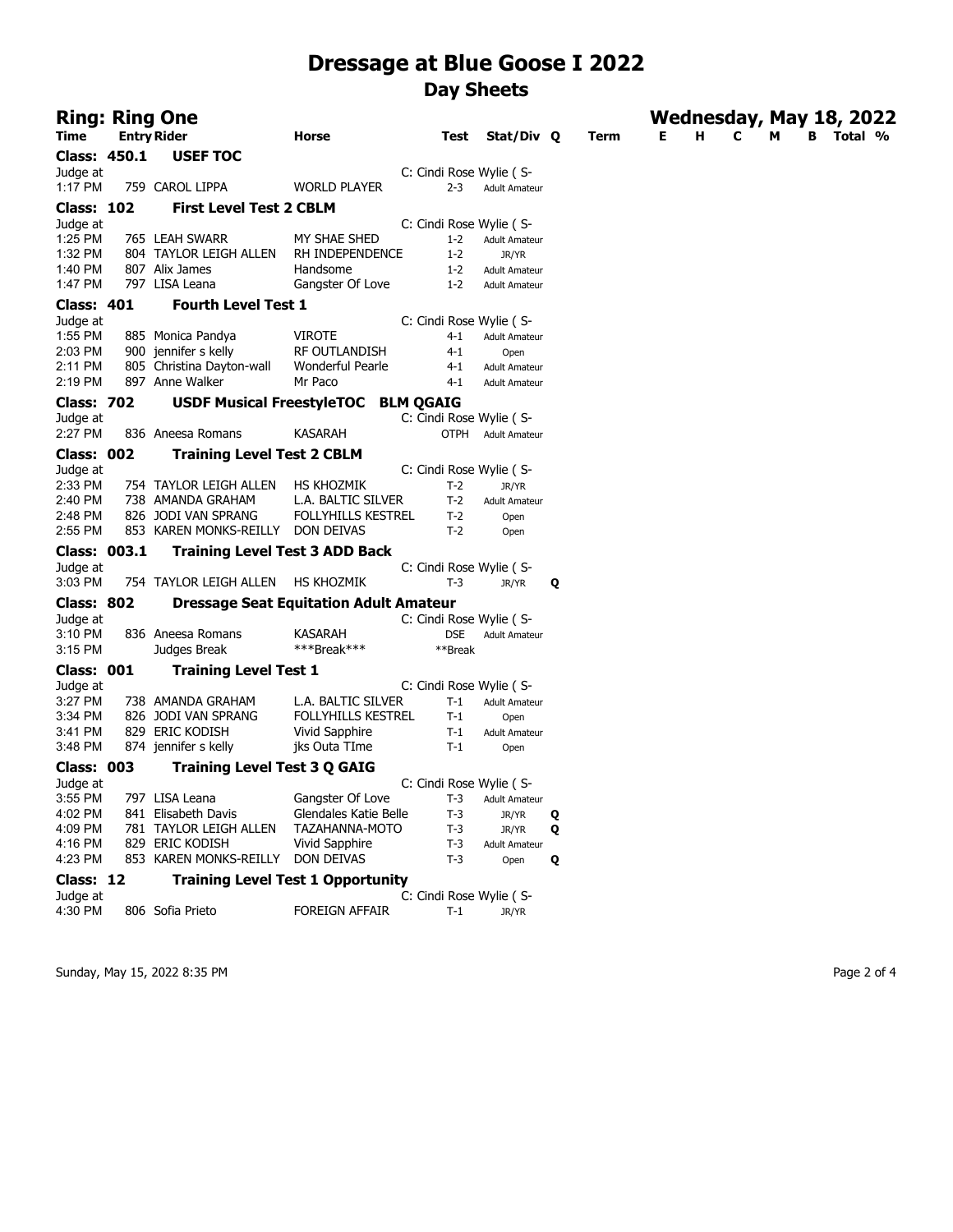| <b>Ring: Ring One</b> |                                |                                          |                         |            |      |    |   | Wednesday, May 18, 2022 |   |   |         |  |
|-----------------------|--------------------------------|------------------------------------------|-------------------------|------------|------|----|---|-------------------------|---|---|---------|--|
| Time                  | <b>Entry Rider</b>             | Horse                                    | Test                    | Stat/Div 0 | Term | E. | н | C                       | м | в | Total % |  |
| Class: 002.1          | training Level Test 2 ADD BACK |                                          |                         |            |      |    |   |                         |   |   |         |  |
| Judge at              |                                |                                          | C: Cindi Rose Wylie (S- |            |      |    |   |                         |   |   |         |  |
| 4:37 PM               | 781 TAYLOR LEIGH ALLEN         | TAZAHANNA-MOTO                           | T-2                     | JR/YR      |      |    |   |                         |   |   |         |  |
| Class: 13             |                                | <b>Training Level Test 2 Opportunity</b> |                         |            |      |    |   |                         |   |   |         |  |
| Judge at              |                                |                                          | C: Cindi Rose Wylie (S- |            |      |    |   |                         |   |   |         |  |
| 4:44 PM               | 806 Sofia Prieto               | <b>FOREIGN AFFAIR</b>                    | $T-2$                   | JR/YR      |      |    |   |                         |   |   |         |  |